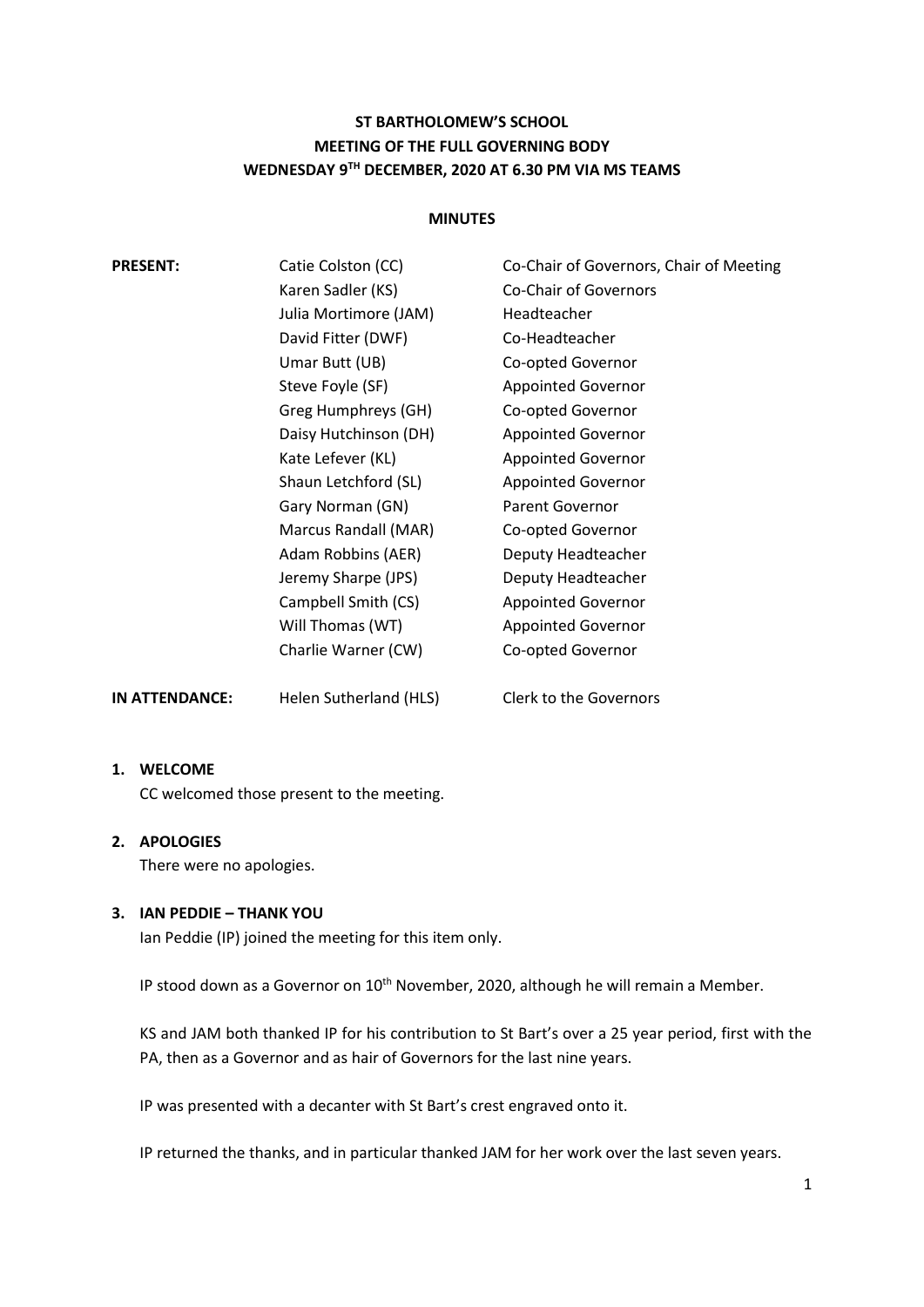## **4. DECLARATION OF AOB**

End of term arrangements and the Carol Service were both added to the agenda.

The agenda was re-ordered to allow staff to leave earlier.

## **5. DECLARATION OF CONFLICTS OF INTERESTS**

There were no declarations.

# **6. MINUTES OF THE MEETING HELD ON 16TH SEPTEMBER, 2020**

The minutes were agreed pending correction of one typo.

# **7. HEADTEACHER'S REPORT**

JAM's report was circulated in advance of the meeting and the following were highlighted:

- Staff, in particular Julie Shepherd, Business Manager, are thanked for their work in reopening the school in September under lockdown restrictions;
- Attendance is around 95.5%, above average;
- West Berkshire's Environmental Health & Education Specialist made an advisory visit; there was positive feedback and no concerns were raised;
- The COVID situation has recently changed with an increase in the number of positive cases involving both staff and students – all cases are connected;
- There are 99 students and 25 staff currently isolating;
- 16 members of the sixth Form are isolating due to alerts from the NHS track and trace app;
- The Government will release more information in January regarding next summer's exams;
- Practice exams have gone very well;
- Staff are continuing to be creative and students are engaging well;
- Catch-up funding is being allocated there will be a more comprehensive report on this next term;
- The partnership with The Clere is still moving forward:
- Recruitment is a problem for January; more agency staff are being used than ever before and there is concern regarding recruitment for September;
- Virtual evening events, including the Year 13 Parents' Evening, have gone well.

CC noted that there will be a message to staff from Governors in the last Staff Bulletin of the term.

WT asked if recruitment is worse due to the pandemic, local demographics etc. JAM responded that the area is always challenging, especially for NQTs etc. Programmes to "grow" st Bart's own staff helps to address some of the gaps but promoted posts are difficult to recruit to as well; People want to move less due to the pandemic.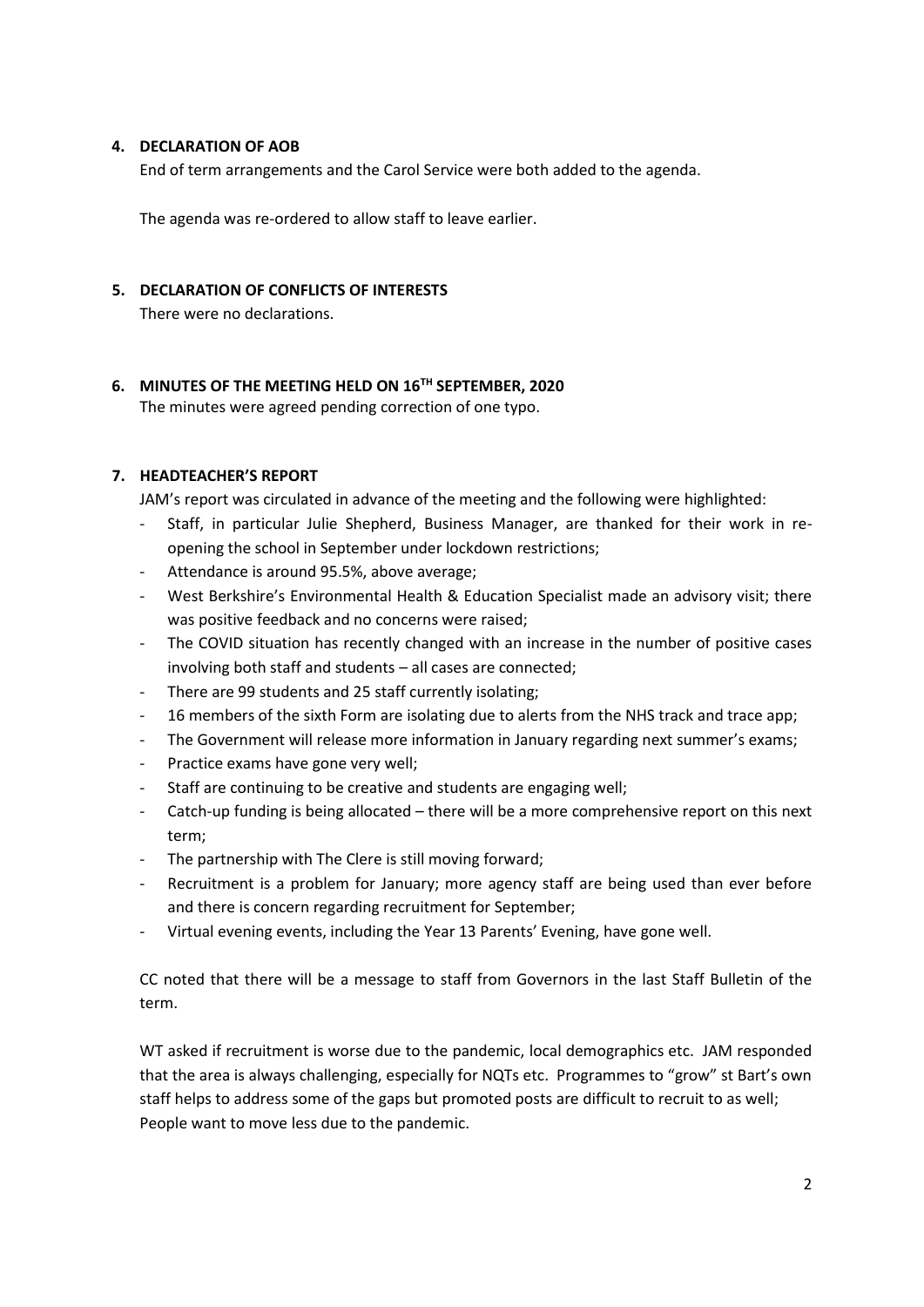CC asked about the Kirkland Rowell survey and when would be the right time to consider stakeholder feedback. It was noted that Kirkland Rowell is run every two years and is due again during the Spring Term. JAM explained that small stakeholder surveys had taken place last year but they were not completed because of the pandemic. JPS explained that the Kirkland Rowell survey will all be run online.

## **8. FINALISE SCHOOL DEVELOPMENT PLAN**

JAM explained that there were no major changes from the drafts considered at the end of last term and the beginning of this. The SDP is focussed on recovery and looking forward; it is ambitious, especially with regard to the current circumstances.

KS asked about Objective 3b – referrals to the school counsellor. What are the numbers and the common profile? DWF replied that the waiting list has always been high and is slightly more so at the moment. The breakdown is interesting, even between year groups; there are slightly more in KS4. There is an even gender distribution in the Sixth Form but a very small number of boys lower down the school, so this is a key focus. KS asked about the longest waiting time. DWF responded that it depends on the issue – there is a reasonably quick triage system in place and sometimes students are sign=posted to different types of support such as ELSA or the Houses, Time2Talk.

KL asked about the feedback on the Mental Health First Aiders Programme, what is the impact and is it helping? DWF explained that Kelly Thorne completed a three day training course so that she can train others, along with Sarah Austin Smith. All House staff have been trained to Level 1 and the aim is to train all tutors as well. The Houses are finding that more students are approaching them with anxiety and other mental health concerns.

KS noted that any progress against Objective 5 will be a bonus; the focus of staff and governors is on recovery.

The SDP was approved by Governors.

#### **9. REPORTS FROM COMMITTEES**

#### Resources Committee – SF

- The meeting was dominated by COVID;
- Julie Shepherd had updated the Committee on the arrangements in place;
- The budget report indicated that catering income was lower than normal, mainly due to the impact of COVID;
- The new canopy, kiosks and outside seating are helping to address some of the requirements;
- Emerging needs include space and Sixth Form accommodation;
- CCTV was installed in the Hub in May;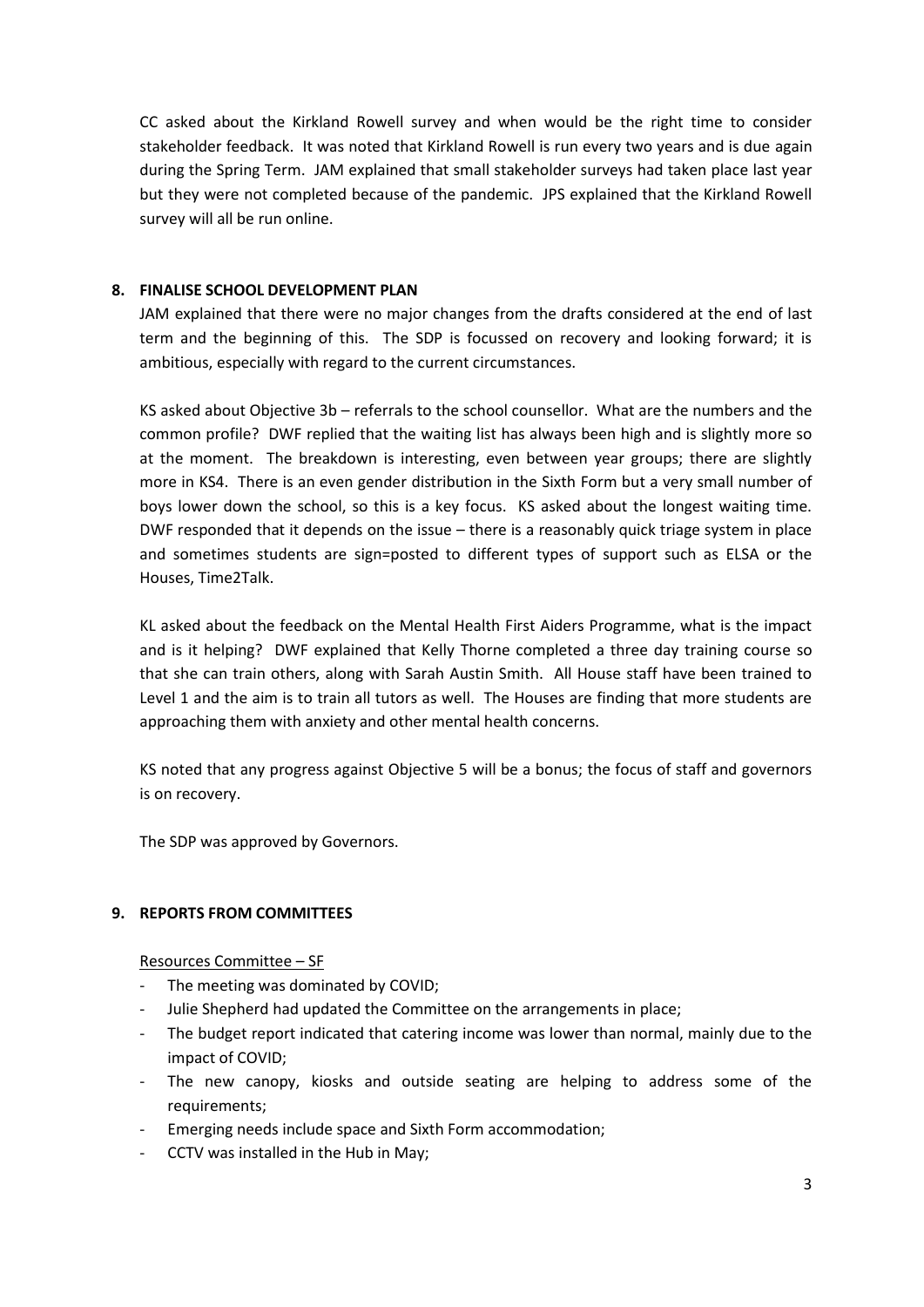- Health & Safety:
	- $\circ$  SF and SL undertook a walkaround and were very impressed by what they saw which included hand sanitiser, screens, water dispensers, 2m guidance tape and one-way systems;
	- o There is an increased feeling of calm;
	- o The school should be complimented on how they have managed;
	- o The Health & Safety meeting covered COVID and accident statistics.

## Education Committee – GN

- GN is now the Chair of the Education Committee;
- GN met JPS and AER to agree the agenda in advance of the meeting;
- The meetings focussed on supporting the school during the current situation;
- The well-being of staff and students was considered;
- The Ofsted Steering Group will be meeting in January;
- GN attended the House Heads meeting and was very impressed

## Safeguarding Governor's Report - DH

DH's report was circulated in advance and taken as read. DH noted that by the time of the second meeting of the Education Committee, safeguarding referrals were rising.

# Skills Audit – KL

KL's paper was circulated in advance of the meeting:

- As a number of new governors have joined the FGB, a skills audit has been undertaken;
- This will be used as the basis for recruitment and training;
- Some weaknesses were identified;
- Key areas of focus are SEND, Finance, Education and Health & Safety

# $JC - KS$

- There was a report from the Staff Forum: staff had given feedback to the LT which had been listened to – all suggestions are considered;
- The Support Staff Representative did not receive any reports;
- The Union Reps were very positive but stressed the issue of staff workload to accommodate COVID requirements.

# People Committee – KS

- The Headteacher's performance review was completed, taking into account new guidance with regard to COVID, and with
- The Headteacher's and Co-Headteacher's objectives were set, with the advice of the School Improvement Advisor;
- The Staffing Report was reviewed;
- Governors' succession planning was considered;
- The Governors' Plan was updated;
- A Parent Governor Election is planned for as soon as possible under COVID restrictions and may take place electronically;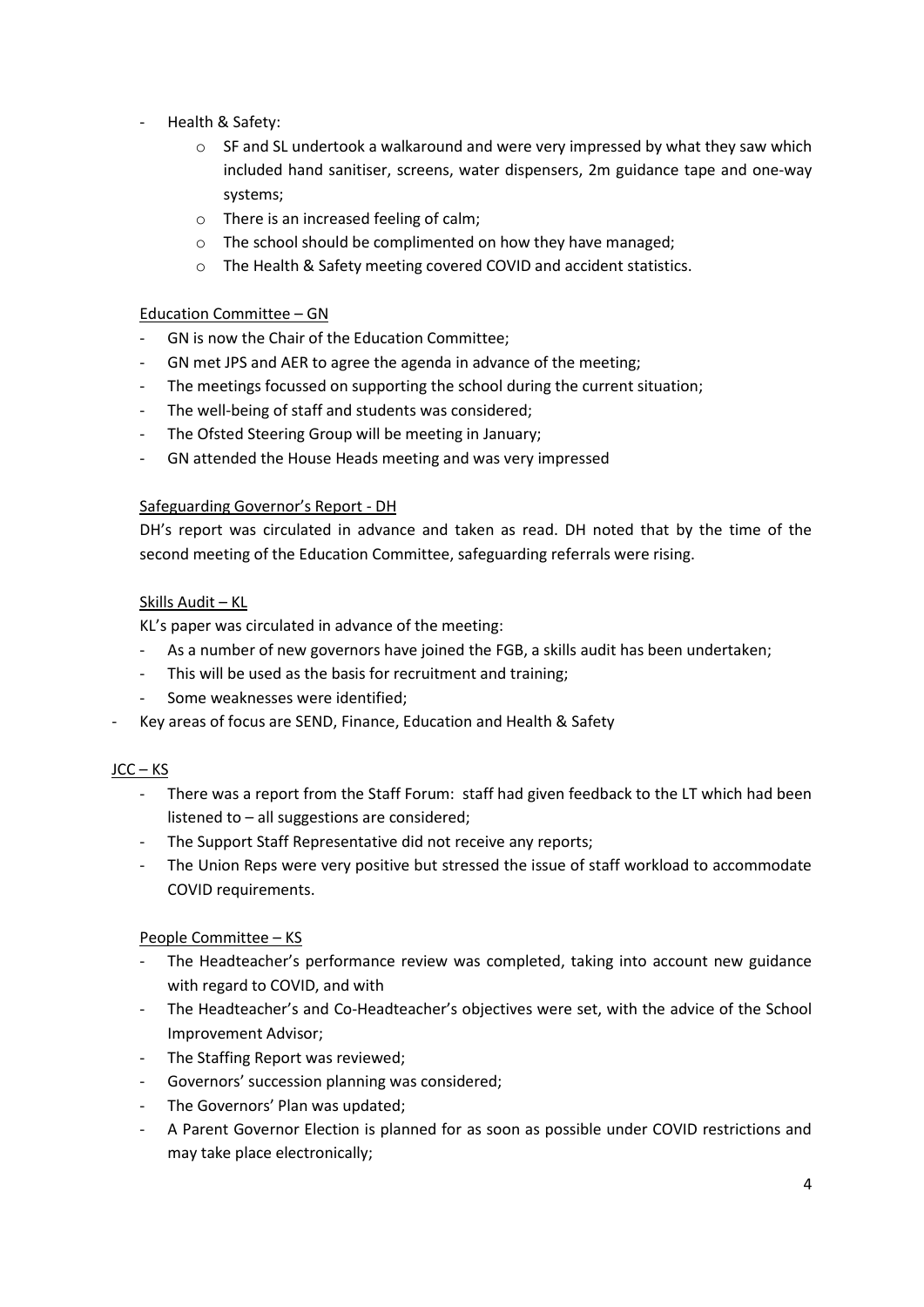- LT succession planning was discussed.

## Finance & Risk Committee – CS

- The financial statements were considered with Mike Farwell from James Cowper Kreston in attendance ;
- There was an unqualified report again.

## Vote

Presentation and Recommendation of the Accounts by the Finance & Risk Committee CS reported that the F&R Committee had reviewed the reports and accounts and recommended that the accounts be signed off by CC, KS and JAM.

The vote was unanimous.

Consider the details of the external auditor arrangements, including the reappointment or dismissal of auditors based on the recommendation of the Finance & Risk Committee.

It was agreed that a desktop exercise should be carried out to ensure best practice and value for money, to be done once the reports of local schools have been published (deadline  $31<sup>st</sup>$  January). **ACTION: CS**

## **10. POLICIES**

The following policies were approved:

- Admissions for 2022-23 for consultation
- Appraisal
- Assemblies & Acts of Worship
- Capability
- Curriculum Statement
- Data Protection
- **Exclusion**
- **Grievance**
- Health & Well-being
- Link Governor
- Maternity & Adoption
- Medical Conditions
- Newly Qualified Teacher
- Parent Governor Election Rules
- Pay Policy for Support Staff
- Pay Policy for Teachers
- Physical Restraint
- Positive Behaviour
- **Probation**
- Radicalisation & Extremism
- Relationship & Sex Education
- Social Media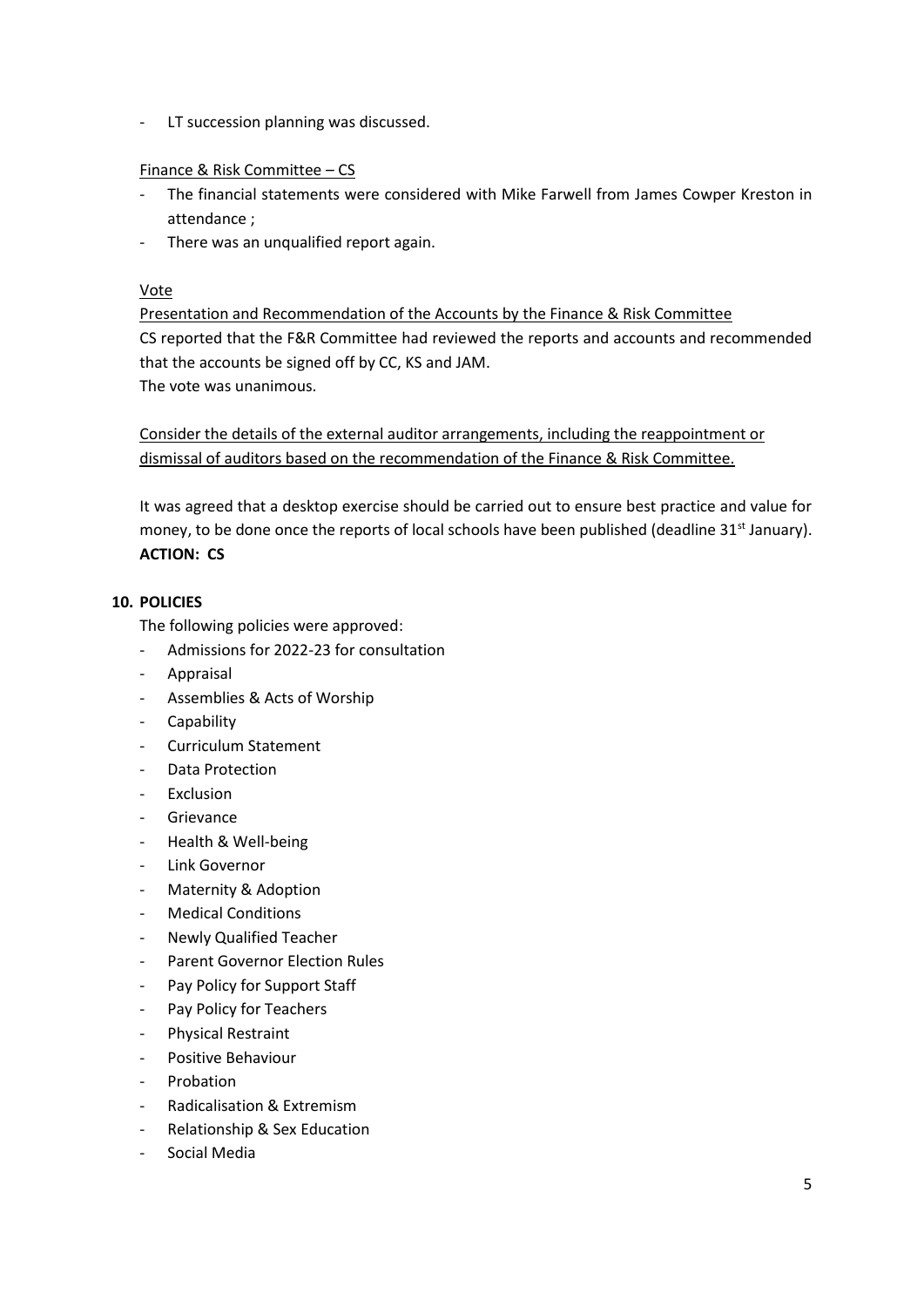- Teaching & Learning

KL left the meeting at 7.45 pm.

# **11. AOB**

End of Term Arrangements

JAM explained the following:

- The Government's expectation is that schools will make staff available for six days following the end of term to help with contact tracing;
- Usually only contacts within the 48 hours before the onset of symptoms need to be traced;
- In the same announcement, the Government announced that staff need to have a break!
- A member of the LT will be available for a set time every day during the period needed;
- Teaching staff need to be contactable to provide seating plans so that contacts can be traced;
- Staff want to do what is best for the community but this will be difficult;
- It has been decided that there will be remote learning only on Friday  $18<sup>th</sup>$  December, the last day of term and an early finish is already planned as usual. The number of teaching days will not be affected.

GN asked about how much notice parents will be given and JAM reported that they would be written to the day after the meeting.

# Carol Service

JPS noted that the Carol Service will be taking place virtually on the evening of 15<sup>th</sup> December at 7 pm. HLS will be circulating the link to Governors.

# **12. STEVE FOYLE**

This meeting was SF's last before stepping down at the end of the month after 19 years. KS thanked SF for his contribution to St Bart's including on health & safety, involvement in the new school buildings, risk management and Browns Meadow. SF was also presented with a decanter.

JAM, DWF, JPS & AER left the meeting at 8.15 pm.

# **13. CHAIRS' GROUP**

CC reported that the Chairs' Group had met the night before this meeting and discussed:

- The Governors' plan it isn't possible to take this any further forward in the way originally intended at the moment but it may be possible that some items can be considered;
- Policy processes;
- Committees;
- Risk specific governance responsibility;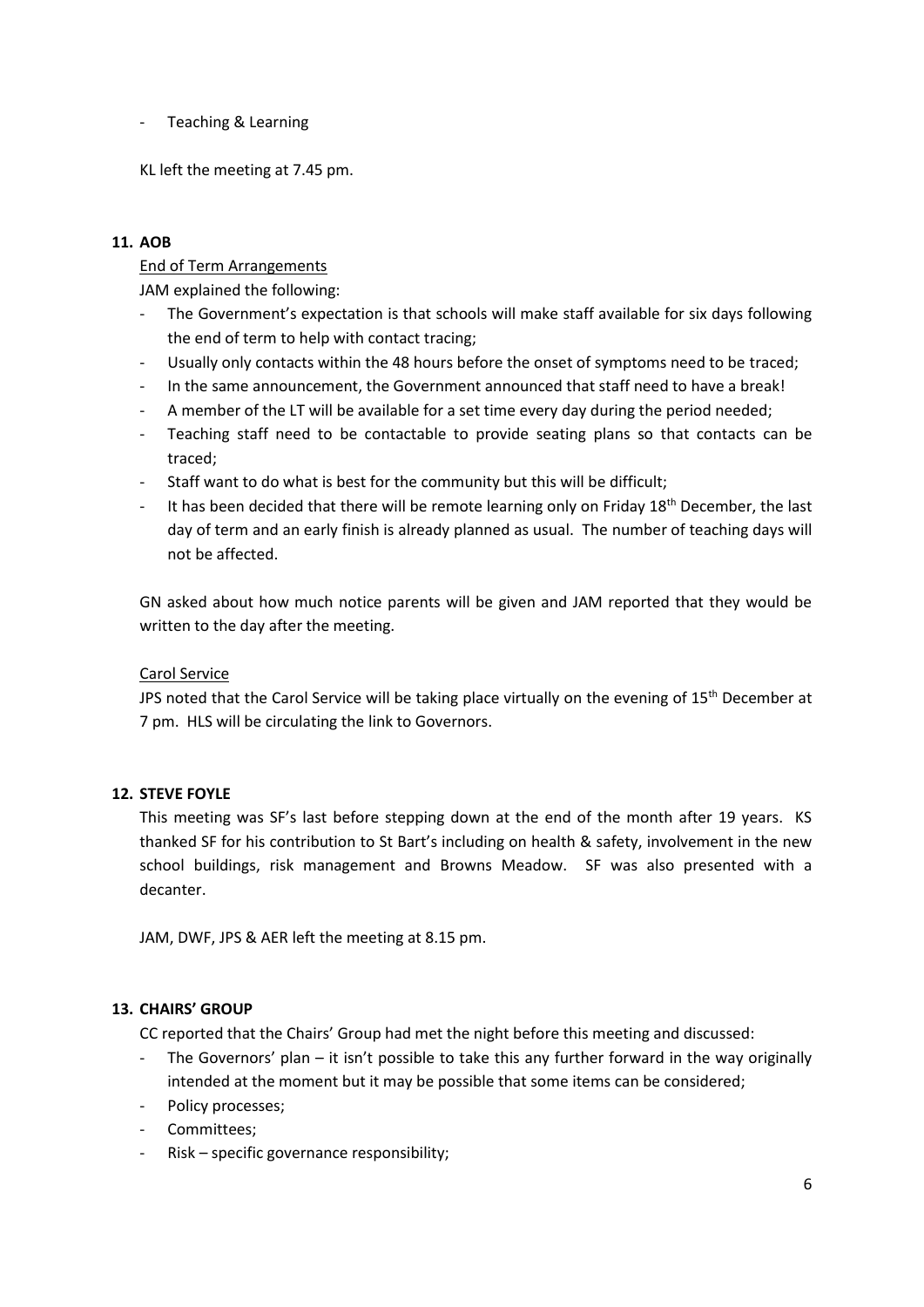- Vice-chairs for committees.

KS added that a Governor Forum has been proposed to enable Governors to discuss issues, ideas etc. outside a formal meeting. This was agreed.

## **14. GOVERNANCE**

Governance Handbook Update

- A new Governance Handbook was issued in October;
- There are some changes to previous versions;
- In particular, it is worth noting that Governors are responsible for ensuring that risk is managed and they have a role in parental and community engagement.
- -

## Appointments and Resignations

HLS reported the following:

- Bruce Steiner stood down on 23rd September, 2020
- IP's term of office ended on 10<sup>th</sup> November, 2020;

#### Code of Conduct, Business Interests, KCSiE

All Governors have now confirmed their compliance with these documents.

#### Committee Membership & Link Governance Roles

It was agreed that SL will become Chair of the Resources Committee and Health & Safety Governor.

The following were also noted:

- UB, Sixth Form Governor
- WT. Careers Governor.

Governors were reminded to let HLS know when meetings have been arranged and to sned the finalised report to her for circulation to the appropriate committee.

#### Governor Communication Outside Meetings

CC and KS will issue a weekly update email to keep the FGB abreast of current developments, both at St Bart's and in the wider education world.

#### Finance Training

It was agreed that this will take place next term.

These minutes are subject to final approval by the FGB at its next meeting.